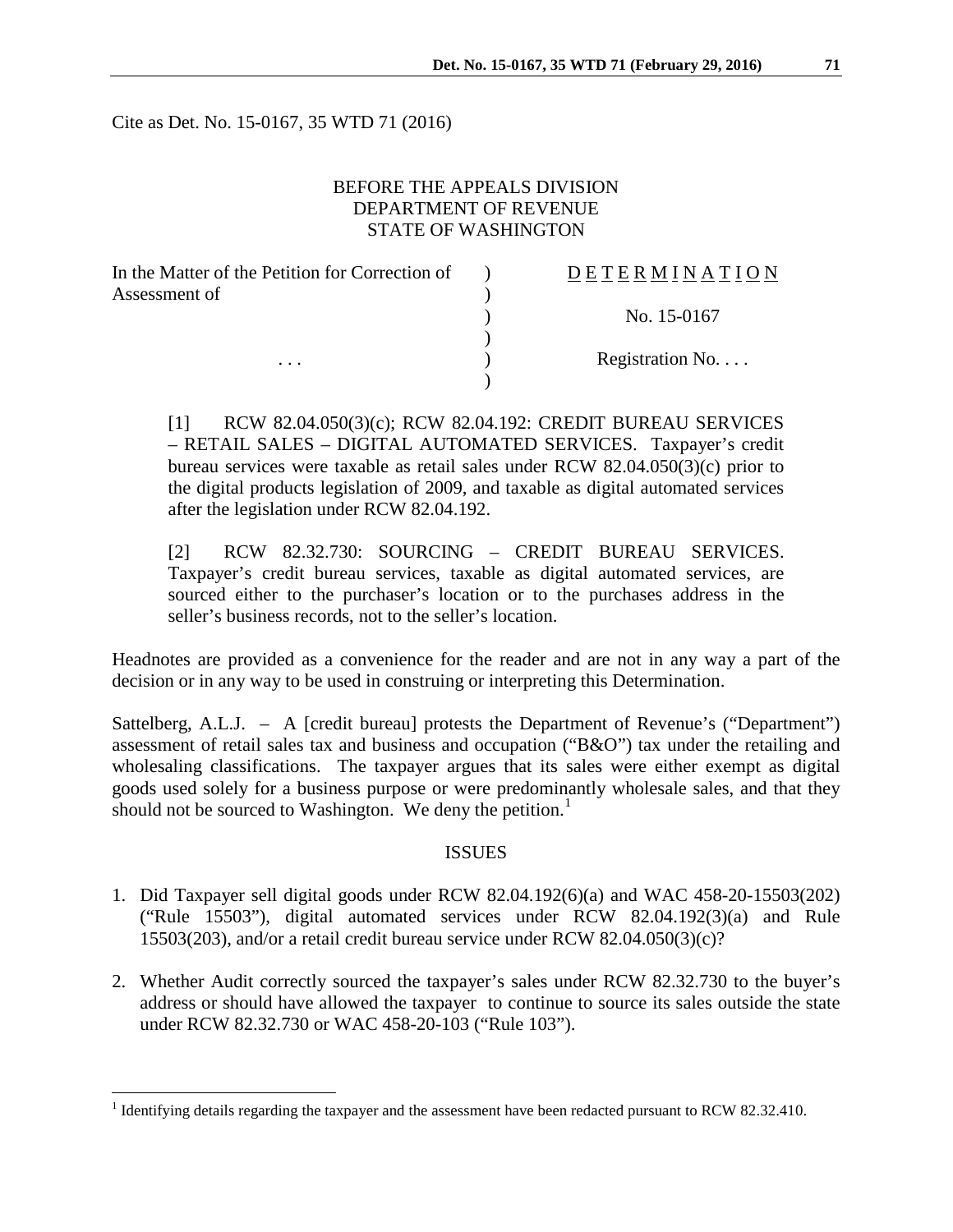## FINDINGS OF FACT

[Credit Bureau] is . . . credit bureaus in the United States. [Credit Bureau] is divided into three operating subsidiaries: (1) [Subsidiary 1], (2) [Subsidiary 2], and (3) [Subsidiary 3]. This appeal focuses on [Subsidiary 1] ("Taxpayer").

Taxpayer's clients are businesses. Taxpayer collects and researches the credit information of individuals in the United States. It provides consumer credit and data reports, credit scores, analytical services, and decisioning technology to its clients from its offices [out of state]. Its typical clients are financial institutions, mortgage lenders, credit card companies, and leasing companies. Taxpayer also complies with the United States Fair Credit Reporting Act ("FCRA"), providing dispute investigations and free annual credit reports.

Taxpayer operates digitally, providing direct access to portions of electronic information for some services and generating customized reports and sending them to its customers for other services. Taxpayer generally derives its income from subscriptions. Taxpayer describes its business activities as "service lines," of which it has three: (1) online data services, (2) credit marketing services, and (3) decision services.

Taxpayer's first service line, online data services, includes electronic deliveries of real time information to qualified businesses that are seeking to assess the creditworthiness of potential customers. The information in these deliveries is provided from the [Credit Bureau] Consumer Database ("Database") Taxpayer maintains, and is provided in an unfiltered format upon customer request via the internet. Taxpayer provided a redacted invoice as a sample of a billing for online data services, giving a description of the service provided, the quantity, the unit price, and the amount due. A sampling of the invoice is as follows:

| Description              | <b>Quantity</b>   Unit Price | Amount |
|--------------------------|------------------------------|--------|
| <b>Credit Report</b>     | $\cdot$ $\cdot$ $\cdot$      |        |
| <b>ID Mismatch Alert</b> | $\cdot$                      |        |
| <b>Inquiry Analysis</b>  |                              |        |

Taxpayer's second service line, credit marketing services, includes electronic deliveries of information from Taxpayer's Database that are tailored to suit its customer's request for lists of potential or existing customers based on certain criteria. This data can be used to market new products or services, evaluate risk among existing customers, or for other uses. Like online data services, the underlying information is garnered from Taxpayer's Database; unlike online data services, this data is not directly accessed but is provided in a batch dataset according to specific customer criteria upon request.

Taxpayer's third service line, decision services, includes various internet platforms that help businesses evaluate business risks and opportunities, including new consumer credit and checking accounts, insurance applications, account collection, patient registrations, and apartment rental requests. Taxpayer's decision services are accessed through a number of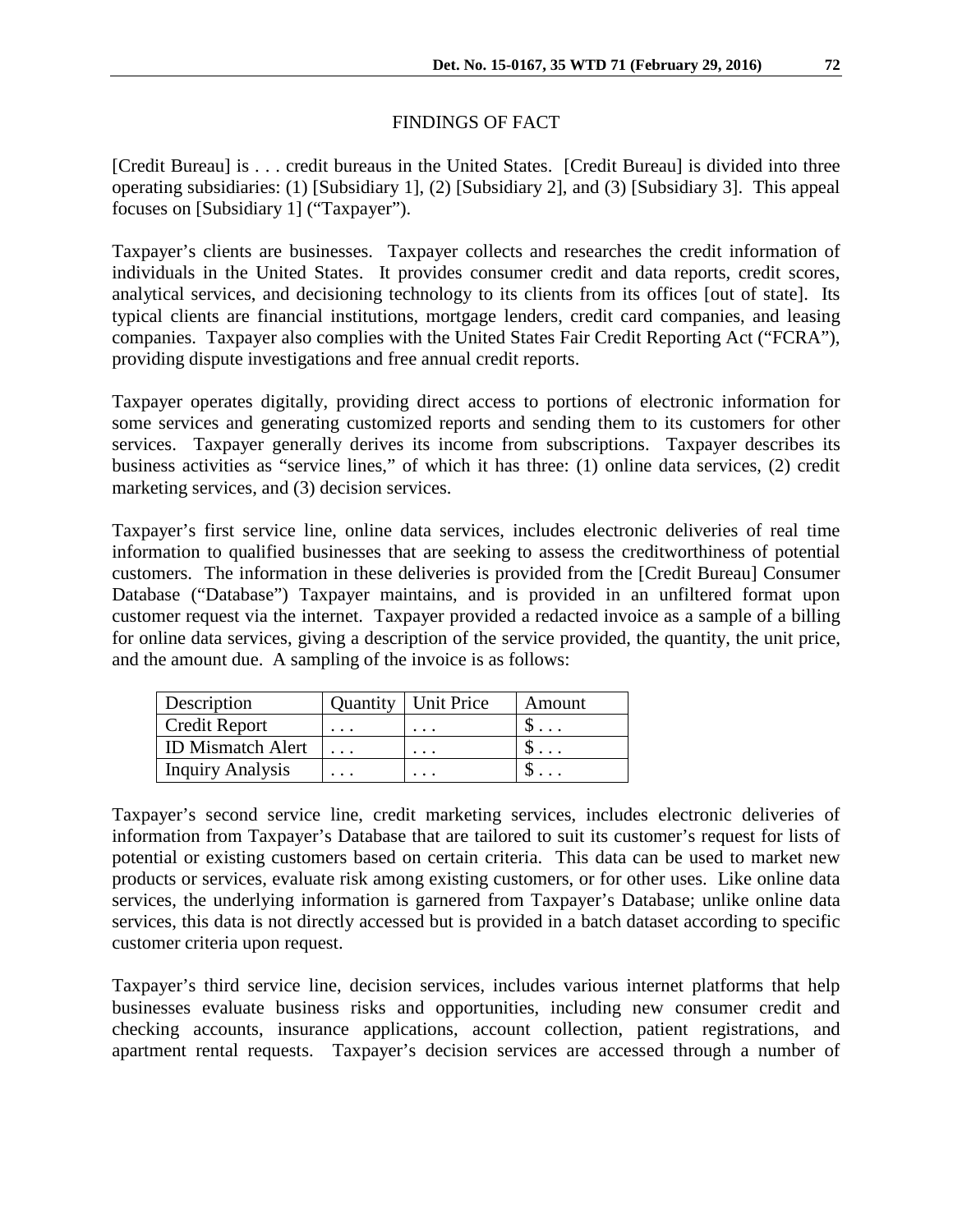internet platforms to "facilitate real-time automated decisions at the time of the customer interaction," utilizing Taxpayer's Database.<sup>[2](#page-2-0)</sup>

Taxpayer enters into Reseller Service Agreements with its clients. These agreements authorize the client to resell Taxpayer's "consumer credit reports, or information therefrom, to end users who have a permissible purpose in accordance with the FCRA."<sup>[3](#page-2-1)</sup> End users can be provided access directly to Taxpayer's Database if certain requirements of the agreements are met. The client has to identify the end user to Taxpayer before allowing access in accordance with the FCRA.

In 2013, the Department's Audit Division ("Audit") selected Taxpayer for audit for the period January 1, 2008 through September 30, 2011. Audit stated the following:

- 1. Taxpayer reported minimal income to Washington in 2008 and 2009, and reported no income to Washington in 2010 and 2011.
- 2. Taxpayer's credit bureau services were retail services under RCW 82.04.050(3)(c) for the audit period prior to the digital products law that took effect on July 26, 2009.
- 3. A substantial portion of Taxpayer's revenue is derived from online searchable databases, which are taxed as digital automated services subject to retail sales tax and retailing B&O tax as of July 26, 2009 under RCW 82.04.192.
- 4. A smaller portion of Taxpayer's sales were wholesale sales under RCW 82.04.060, taxed under the wholesaling B&O tax classification. These sales did not become taxable until July 26, 2009, and were sourced similar to retail sales.
- 5. Another smaller portion was exempt from retail sales tax but subject to retailing B&O tax. Before July 26, 2009, this portion was not considered a digital automated services, so retail sales tax did not apply.
- 6. Taxpayer's sales of credit bureau services were sourced to Washington under RCW 82.32.730 starting on July 1, 2008 and subject to retail sales tax and retailing B&O tax.

Audit used Taxpayer's accounting records to prepare an assessment, which it issued on June 9, 201[4](#page-2-2), totaling  $\widetilde{\mathcal{S} \dots$ .<sup>4</sup>

Taxpayer timely appealed the assessment making several arguments. Taxpayer first argues that all of its sales were exempt as digital goods used solely for a business purpose through January 1, 2011, under the Department's Special Notice titled "Online Searchable Databases are Digital Automated Services" issued on November 2, 2010 ("Notice"). Taxpayer points to Rule 15503, Example 33, for the proposition that credit bureau services can sometimes be digital goods.<sup>[5](#page-2-3)</sup>

<span id="page-2-0"></span><sup>&</sup>lt;sup>2</sup> Taxpayer's petition dated July 1, 2014.<br><sup>3</sup> Reseller Service Agreement with . . . dated September 7, 2007.

<span id="page-2-2"></span><span id="page-2-1"></span><sup>&</sup>lt;sup>4</sup> The assessment consists of \$ . . . in retail sales tax, \$ . . . in retailing B&O tax, \$ . . . in wholesaling B&O tax, \$ . . . in interest, and a \$ . . . substantial underpayment penalty.

<span id="page-2-3"></span><sup>5</sup> **Example 33.** ABC creates a "canned" digital report on Company X's creditworthiness prepared prior to a customer request for the report. The report may be a credit bureau service and/or a digital good (if transferred electronically). The "canned" report is listed for sale on ABC's web site. An employee of InvestCo, Inc. purchases and downloads a digital copy of the "canned" credit report from ABC's web site for InvestCo's business purpose. ABC is selling a digital good generally subject to retail sales tax. However, the "canned" report is purchased by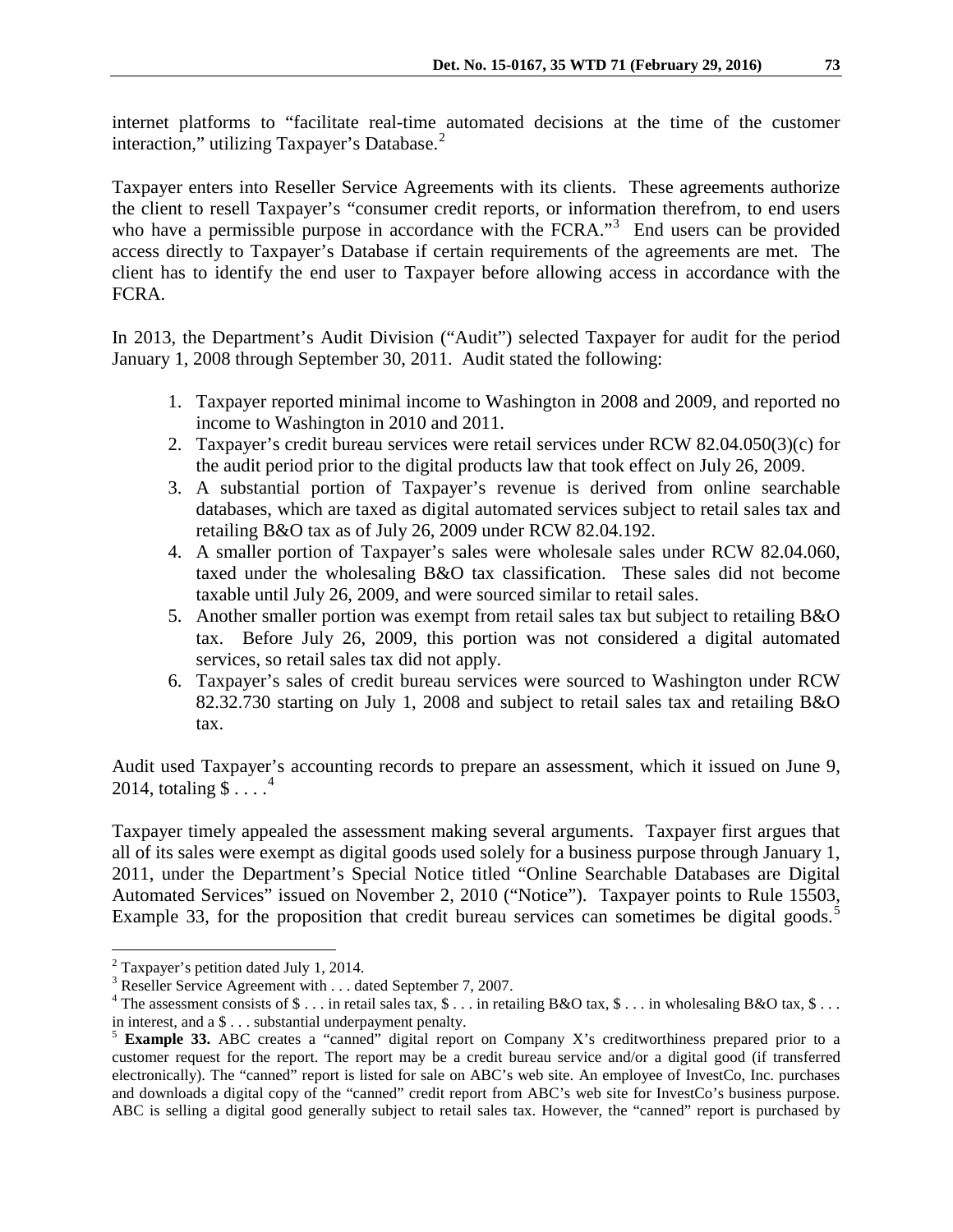Taxpayer also argues that it should be subject to the exempt treatment discussed in the Notice even though it didn't previously report its online searchable databases as digital goods. After January 1, 2011, Taxpayer argues some of its sales were digital goods, and that these sales should be subject to the business purposes exemption. Additionally, Taxpayer argues it is entitled to an exemption for all sales made for resale to resellers after June 30, 2010. . . . It states that many of its sales are to wholesalers who repackage and resell its credit bureau services to their customers outside of Washington.

Taxpayer also makes several arguments about how its sales should be sourced. First, it argues that its services were received at its servers which are located [out of state], and should be sourced outside of Washington under  $[RCW 82.32.730(1)(a)]$ . Taxpayer draws a distinction between when data is "pushed," sent [out of state], and when data is "pulled," received from [out of state]. Taxpayer argues that its customers are generally "pulling" data from its servers [out of state], and that it doesn't know where these customers are physically located, nor does it matter for them to access Taxpayer's data. Therefore, Taxpayer argues, "first use" occurs either [out of state] or any other location where it maintains data on servers, none of which is in Washington. Since "first use" occurs outside Washington, Taxpayer concludes, its sales are not sourced to Washington.

Taxpayer also argues that that credit bureau services should be sourced to the location where the services were performed according to Rule 103. While Taxpayer recognizes that sourcing in Washington was statutorily changed with the enactment of the Streamlined Sales and Use Tax Agreement ("SSUTA") on July 1, 2008, it nonetheless argues that since Rule 103 was not updated to reflect SSUTA, it was correct to continue to source its Washington sales to [ another state] under Rule 103. Taxpayer additionally argues that it was entitled to rely on Rule 103 under the Taxpayer Bill of Rights, RCW 82.32A.020(2). Finally, Taxpayer argues it is not required to source credit bureau services to where the customer makes first use of the services under Excise Tax Advisory 3107.2009 ("ETA 3107") because the ETA was invalidly promulgated under RCW 34.05.230.

# ANALYSIS

## 1. a. Did Taxpayer sell digital goods, digital automated services, and/or retail credit bureau services?

"Credit bureau services" are specifically included in the definition of "sale at retail" and "retail sale." RCW 82.04.050(3)(c). Retail sales in Washington are subject to retail sales tax, RCW 82.08.020, and B&O tax under the retailing classification, RCW 82.04.250.

[Credit bureau services include the assembly or evaluation of information bearing on the credit worthiness of any person for the purpose of furnishing such information to third parties. ETA 3107. Credit bureau services are not limited to assembly or evaluation of information provided for the purpose of extending credit. *Id*. Credit bureau services also include the assembly or evaluation of information provided to third parties who use such information to decide whether to accept a check

 $\overline{a}$ 

InvestCo solely for a business purpose and therefore exempt from retail sales tax (see subsection (505) of this section for more on this exemption).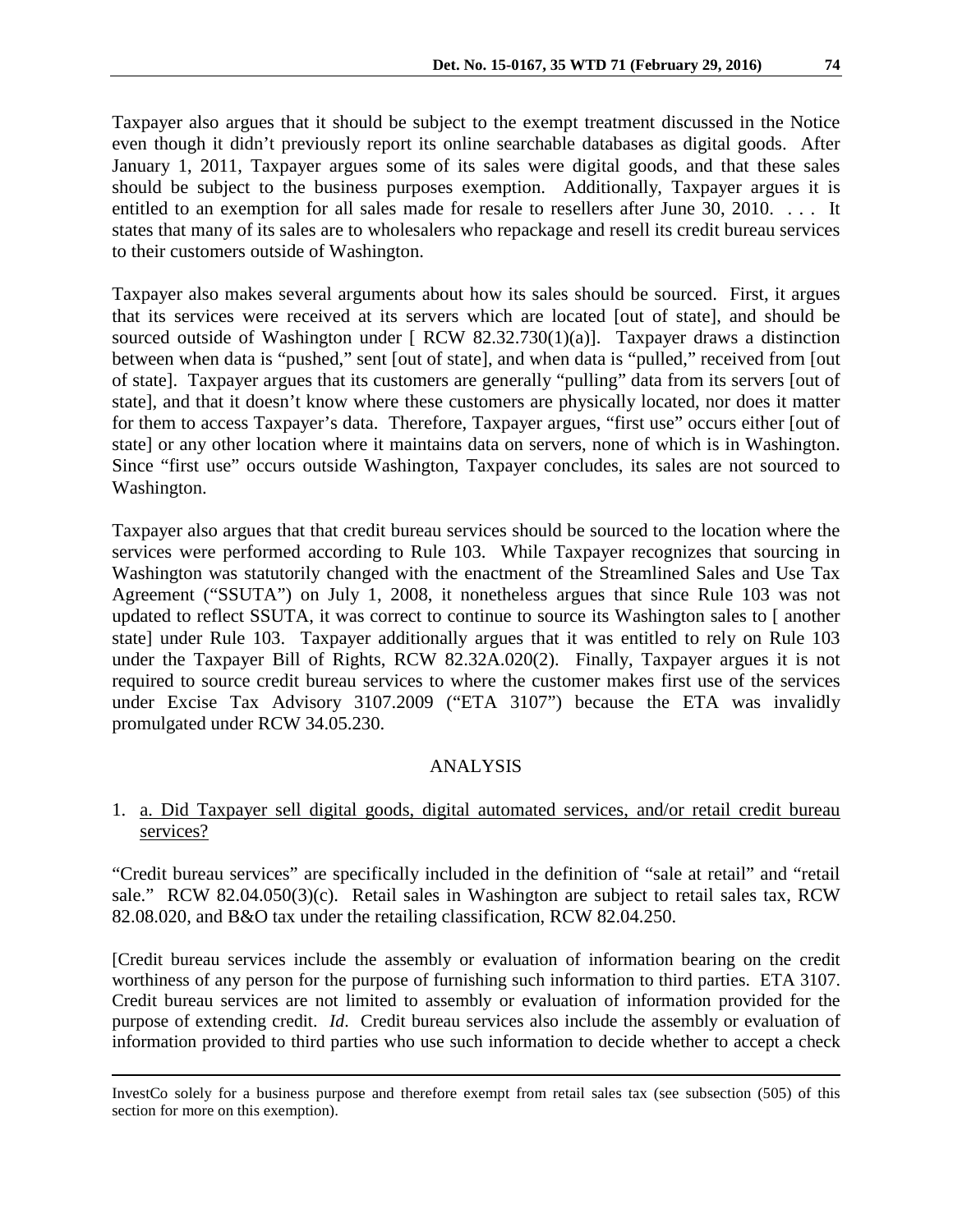or other form of payment, enter into a lease transaction, or make any decision where credit worthiness is a consideration. *Id*.

Taxpayer's consumer credit and data reports, credit scores, analytical services, and decisioning technology are all credit bureau services as they are the assembly or evaluation of information bearing on the credit worthiness of any person for the purpose of furnishing such information to third parties. Prior to July 25, 2009, Taxpayer's credit bureau services were taxed retail sales subject to retail sales tax and retailing B&O tax.]

In 2009, the Washington legislature passed comprehensive digital products legislation, Engrossed Substitute House Bill 2075, which became effective July 26, 2009. The legislation provided that sales of digital products were to be taxed as retail sales, with several exclusions and exemptions.

Digital products, under the legislation, included both "digital automated services" and "digital goods." RCW 82.04.192(7). A "digital automated service" is defined as ". . . any service transferred electronically that uses one or more software applications . . . ." RCW 82.04.192(3)(a). The term "digital good" is defined as " $\ldots$  sounds, images, data, facts, or information, or any combination thereof, transferred electronically." RCW 82.04.192(6)(a).

"Sale at retail" or "retail sale" includes certain "sales to consumers of digital goods, digital codes, and digital automated services." RCW 82.04.050(8)(a). RCW 82.04.190(11)(a) defines "consumer" as "[a]ny end user of a digital product or digital code." "End user" does not include a "taxpayer who receives by contract a digital product for further commercial . . . distribution . . . of the product, in whole or in part, to others." RCW 82.04.190(11)(b)(i). "Sale at wholesale" or "wholesale sale" means "[a]ny sale, which is not a retail sale, of . . . [d]igital goods, digital codes, or digital automated services. . . ." RCW 82.04.060(1)(h); Rule 15503(502).

Since the enactment of the digital products law, the Department has treated credit bureau services, which are still retail services, also as digital products when they are transferred electronically and otherwise meet the definition of either a digital good or a digital automated service. Rule  $15503(601)$  $15503(601)$  $15503(601)$ .<sup>6</sup> When credit bureau services do not meet the definition of a digital automated services or digital good, they are still taxed as retail services. RCW 82.04.050(3)(c).

Rule 15503, Example 35 illustrates that when credit bureau services also fit the definition of digital automated services, the service will be taxable as digital automated services:

<span id="page-4-0"></span> $6$  WAC 458-20-15503(601) provides:

**Retail services.** Washington imposes retail sales and use tax on certain enumerated services under RCW 82.04.050 ("retail services"). For example, the sale of credit bureau services is subject to retail sales tax. However, when a retail service is transferred electronically and also meets the definition of digital automated service or digital good, such service will be treated as a digital product and is eligible for all applicable digital products retail sales and use tax exemptions as described above in Part 5 of this rule. . . .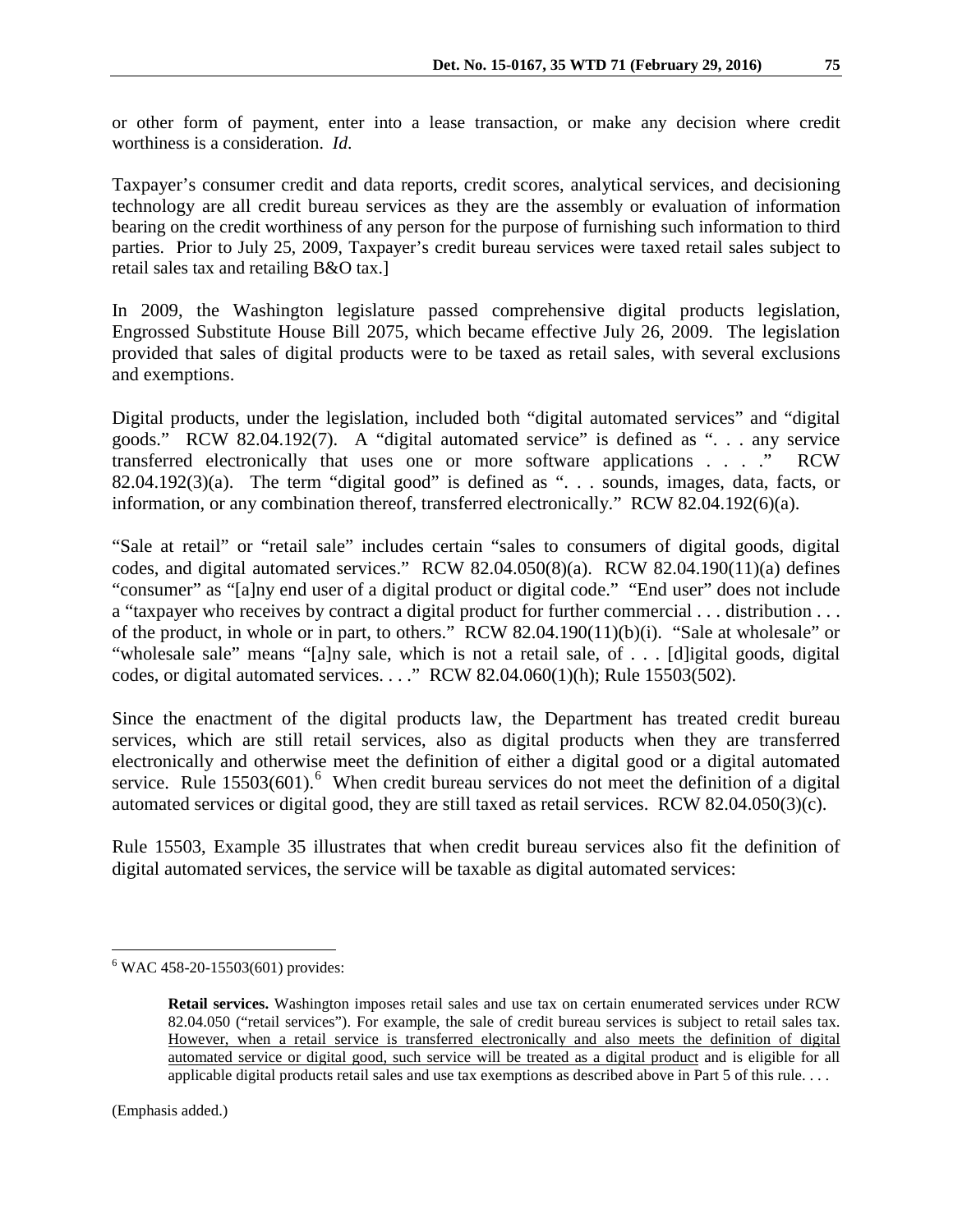**Example 35.** Company sells an online credit reporting service. The service includes access to searchable data bases, digital data analysis, and digital data reporting tools. ManageCo investigates the credit worthiness of individuals and therefore purchases access to Company's online service. Company is selling a digital automated service to be used solely for a business purpose by ManageCo. However, the "used solely for a business purpose" exemption is limited to digital goods and is not applicable to digital automated services. As such, Company is required to charge and collect retail sales tax on its sale of the digital automated service to ManageCo.

Taxpayer has three service lines: (1) online data services, (2) credit marketing services, and (3) decision services. For online data services, Taxpayer's customers electronically access Taxpayer's Database. For credit marketing services, Taxpayer provides batch datasets according to specific customer criteria using information from its Database and sends them electronically to its customers upon request. For decision services, Taxpayer offers various automated credit bureau services accessed through a number of internet platforms to [utilize] Taxpayer's Database. All three services are digital automated services because they are services that are transferred electronically that use one or more software applications. [While these services provide data, facts, or information, similar to a digital good, they also provide additional functions, such as search, retrieve, and storage capabilities (software applications).] Taxpayer provides these services to businesses which generally use them and occasionally resell them, see the wholesaling section below. Since Taxpayer's services are all digital automated services, they are subject to retail sales tax and retailing B&O tax when sold to Washington end users as of July 26, 2009. When sold for resale after July 26, 2009, Taxpayer's sales to Washington customers are subject to wholesaling B&O tax.

Taxpayer argues that its sales were exempt as digital goods used solely for business purposes through January 1, 2011. *See* RCW 82.08.02087 (effective 7/26/09). Taxpayer has not provided any evidence to show that its sales of online data services, credit marketing services, or decision services were digital goods or that the sales otherwise qualify for the exemption. Accordingly, we deny Taxpayer's petition on this issue.

While the assessment did include some B&O tax under the wholesaling classification, Taxpayer argues that additional sales should be classified as wholesale sales as well. Since Taxpayer has not provided any additional documentation to show that further sales were wholesale sales of digital automated services, we deny its petition on this issue.

# b. The "Online Searchable Databases are Digital Automated Services" Special Notice

Taxpayer argues that all of its sales were exempt as digital goods used solely for a business purpose through January 1, 2011, because of the Department's Notice. The Notice briefly discussed the history of digital products legislation, proclaimed that services such as legal research services are online searchable databases, announced they are to be uniformly taxed as digital automated services as of January 1, 2011, and said that the Department would honor prior reporting of online searchable databases as digital goods given its prior inconsistent advice. Specifically, the Notice states: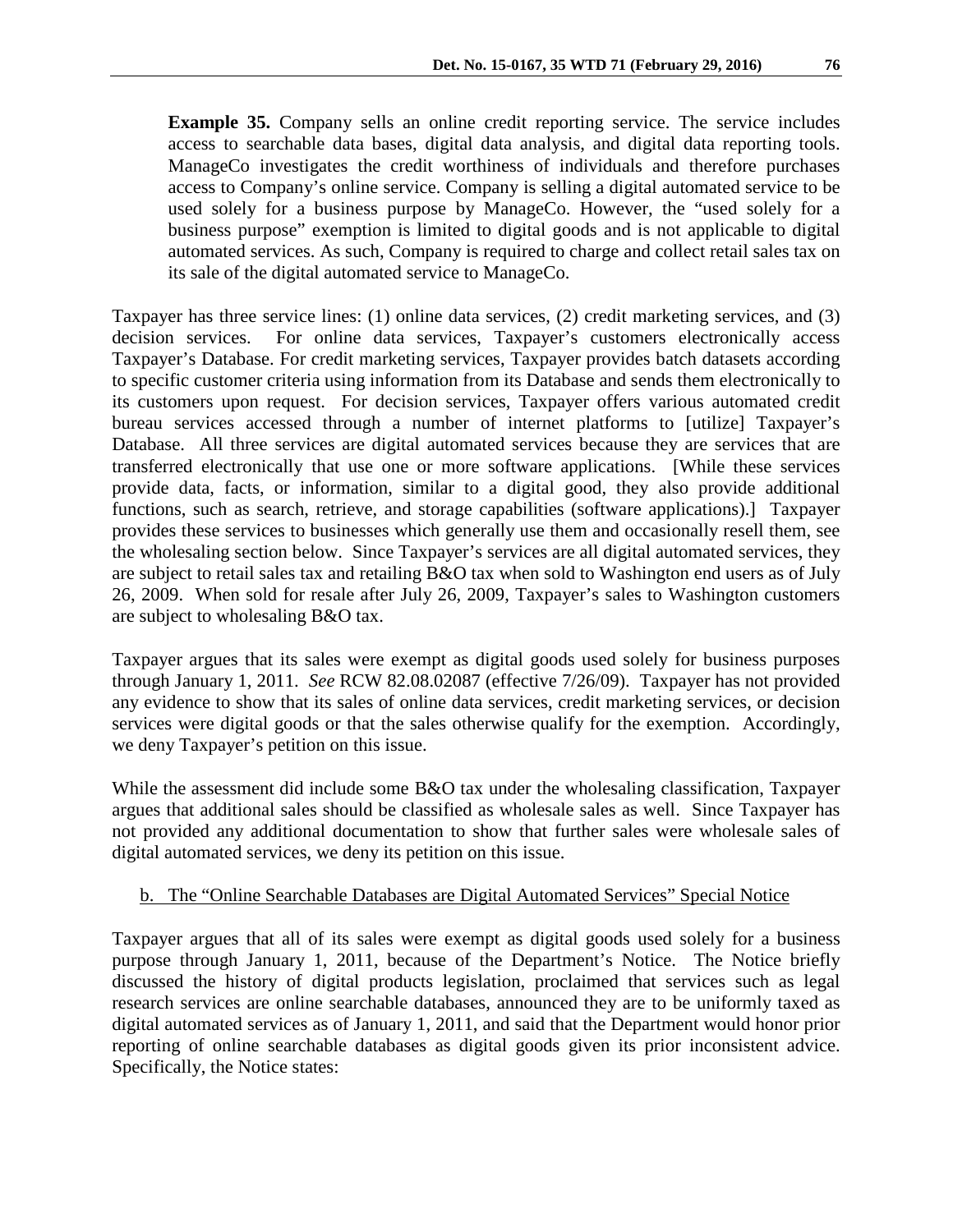The Department has determined that online searchable databases (OSD) are digital automated services (DAS). As such, they do not qualify for the exemption provided for digital goods used solely for a business purpose.

OSDs are subject to retail sales or use tax unless some other exemption applies.

In recognition of prior inconsistent advice, and in order to accommodate taxpayers adjusting to this guidance, the Department will accept prior reporting of exempt or taxable sales. However, as of January 1, 2011, the Department will enforce this policy.

. . .

OSDs, such as online legal research services, are DAS because they are transferred electronically and use one or more software applications. While these services provide "data, facts, or information" similar to a DG, they also provide additional functions, such as search, retrieve, and storage capabilities (software applications).

Taxpayer argues that the Notice states that all online searchable databases are subject to exempt treatment as digital goods prior to January 1, 2011. This argument is not supported by the Notice. Under the Notice, online searchable databases are considered digital automated services before and after January 1, 2011. If a taxpayer had sold but not reported online searchable databases as digital goods prior to January 1, 2011, then they are treated as digital automated services when reported.

Taxpayer also argues it should be entitled to the digital goods used solely for a business purpose tax treatment even though it did not report any sales to Washington because it understood its sales to not be sourced to Washington. In order to qualify for this treatment, a taxpayer must have reported to the Department treating online searchable databases as digital goods. Since Taxpayer here did not report any sales of online searchable databases to the Department, it has not shown it reported in reliance on prior inconsistent advice and, therefore, is not entitled to this treatment.

### 2. Sourcing under RCW 82.32.730 or Rule 103

Prior to July 1, 2008, credit bureau services were sourced according to Rule 103, which states: "With respect to the charge made for performing services which constitute sales as defined in RCW 82.04.040 and 82.04.050, a sale takes place in this state when the services are performed herein." *See also* Det. No. 89-89R, 13 WTD 9 (1993). Accordingly Audit did not source any credit bureau services to Washington prior to July 1, 2008.

The Washington legislature signed SSUTA into law on March 22,  $2007$  $2007$ .<sup>7</sup> Laws of 2007, ch. 6, §501; *see also North Central Washington Respiratory Care Services, Inc. v. Dep't of Revenue*,

<span id="page-6-0"></span><sup>-&</sup>lt;br>7 SSUTA is the "result of the cooperative effort of 44 states, the District of Columbia, local governments and the business community to simplify sales and use tax collection and administration by retailers and states. The Agreement minimizes costs and administrative burdens on retailers that collect sales tax, particularly retailers operating in multiple states." *Frequently Asked Questions,* Streamlined Sales Tax Governing Board, Inc.,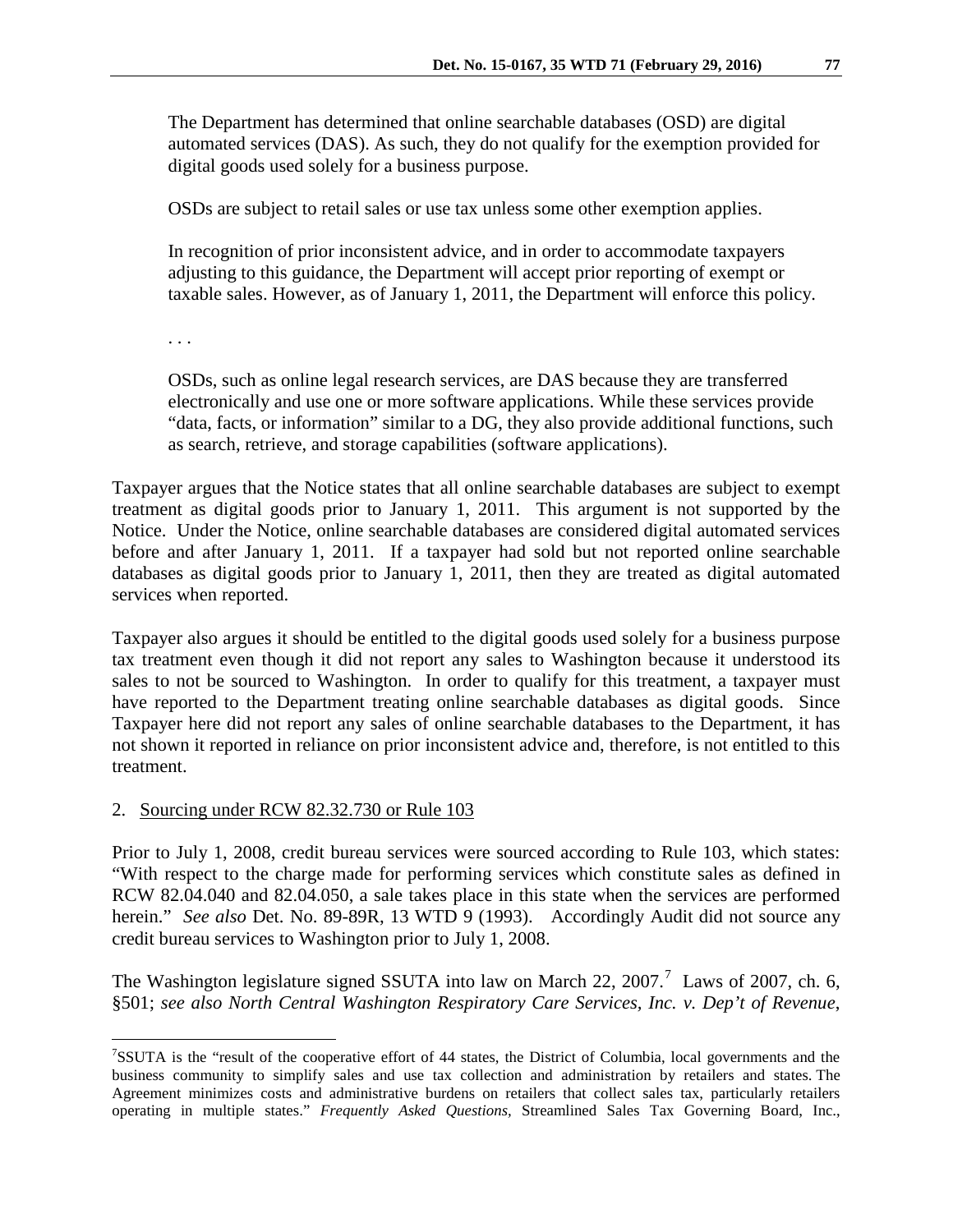165 Wn. App. 616, 268 P.3d 972 (2011). SSUTA changed the manner in which sales are sourced for purposes of paying sales or use taxes to the appropriate jurisdictions, and became effective July 1, 2008. *Id*. The legislature codified the sourcing provisions of SSUTA in RCW 82.32.730. RCW 82.32.730(1) provides:

Except as provided in subsections (5) through (8) of this section, for purposes of collecting or paying sales or use taxes to the appropriate jurisdictions, all sales at retail shall be sourced in accordance with this subsection and subsections (2) through (4) of this section.

(a) When tangible personal property, an extended warranty, a digital good, digital code, digital automated service, or other service defined as a retail sale under RCW 82.04.050 is received by the purchaser at a business location of the seller, the sale is sourced to that business location.

(b) When the tangible personal property, extended warranty, digital good, digital code, digital automated service, or other service defined as a retail sale under RCW 82.04.050 is not received by the purchaser at a business location of the seller, the sale is sourced to the location where receipt by the purchaser or the purchaser's donee, designated as such by the purchaser, occurs, including the location indicated by instructions for delivery to the purchaser or donee, known to the seller.

(c) When (a) and (b) of this subsection do not apply, the sale is sourced to the location indicated by an address for the purchaser that is available from the business records of the seller that are maintained in the ordinary course of the seller's business when use of this address does not constitute bad faith . . . .

RCW 82.32.730(9)(f) defines "receive" and "receipt" as:

[T]aking possession of tangible personal property, making first use of digital automated services or other services, or taking possession or making first use of digital goods or digital codes, whichever comes first . . . .

a. Sourcing retail sales of digital automated services and retail services

Here, Taxpayer's customers receive its digital automated services at the computer or mobile device where they are first accessed. Since they are not received at the seller's business location, we move down RCW 82.32.730's sourcing hierarchy to the next option.

If the digital product is not received at the seller's business location, then the next option for where to source it is where the buyer takes receipt, if known to the seller. RCW 82.32.730(1)(b);

[http://www.streamlinedsalestax.org/index.php?page=gen\\_1](http://www.streamlinedsalestax.org/index.php?page=gen_1) (last visited June 30, 2014); *see also Qualcomm, Inc. v. Dep't of Revenue,* 171 Wn.2d 125, n.8, 249 P.3d 167 (2011); *Indiana Dep't of Revenue v. Kitchin Hospitality*, *LLC*, 907 N.E.2d 997, 1000, n.2 (Ind. 2009). SSUTA seeks to accomplish its goal by providing uniform definitions and sourcing rules. *Id.* States that wish to participate must enact laws, rules, and regulations that conform to SSUTA's provisions.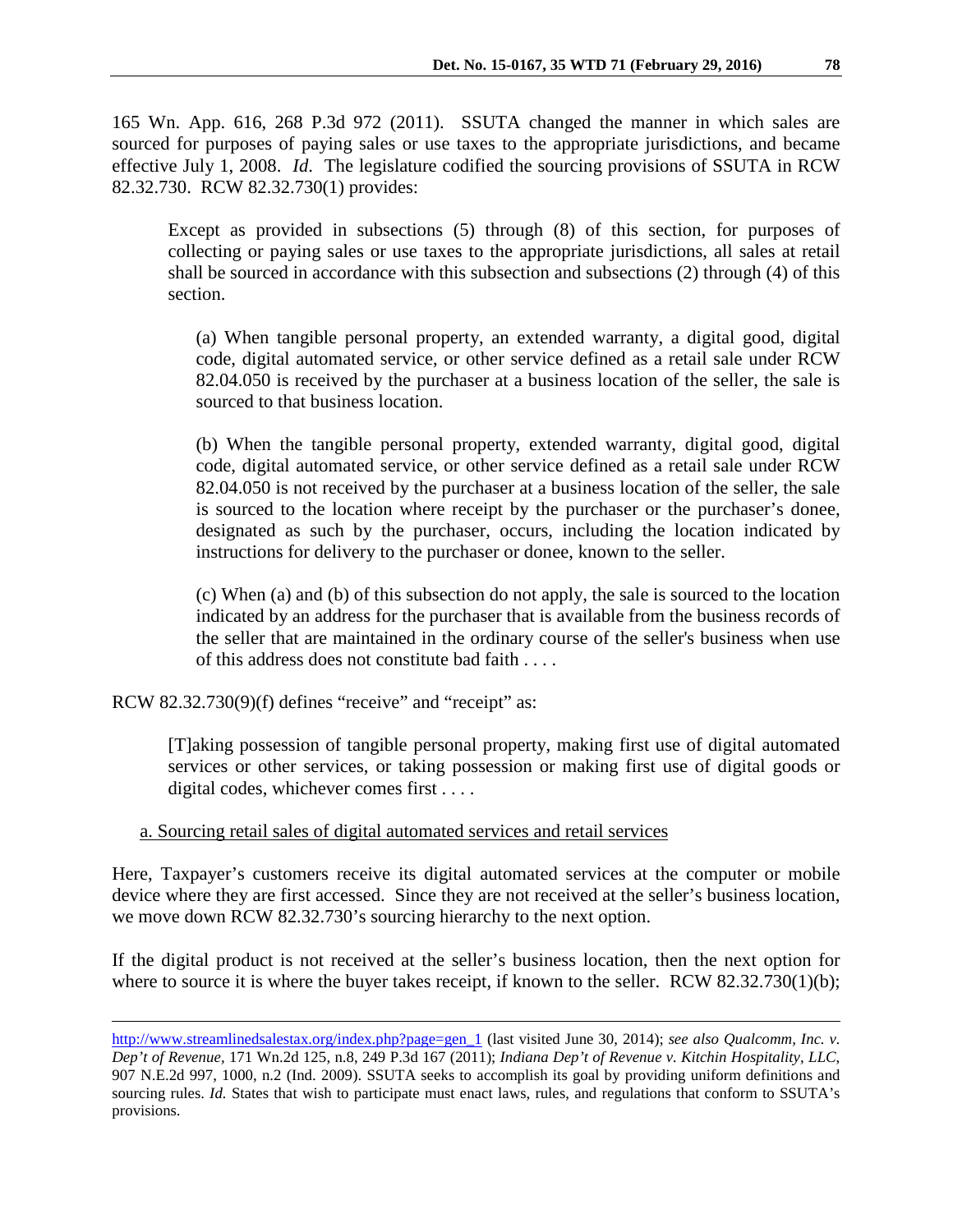*supra*. While computers are generally stationary, mobile devices are not, so it is likely that a percentage of Taxpayer's Washington customers will receive Taxpayer's products and services at locations outside of Washington. Taxpayer has not provided any data regarding where Taxpayer's customers have accessed Taxpayer's digital products and services. The seller here, Taxpayer, would source sales to Washington if it knew its customers received its products and services in Washington. If it does know, then it would source according to the next option.

If the seller does not know where the buyer takes receipt, then the next sourcing option is the buyer's address from the seller's business records. RCW 82.32.730(1)(c); *supra*. This is the correct method to source when the seller, Taxpayer, does not know where its Washington-based customers received its products and services.

[Taxpayer] argues that its services are received by its customers outside of Washington. Taxpayer makes a distinction between sales of its services that are "pushed" and those that are "pulled," and argues that those that are "pulled" are not received in Washington but instead are received [out of state] where it maintains its information Database.

Taxpayer states it has no way of knowing where or how its customers access its servers, so they argue its customers "receive" or "first use" its services either at its corporate address [out of state] or where its servers are located.<sup>[8](#page-8-0)</sup> Taxpayer notes that a customer's billing address does not always have a relationship with where it has been "receiving" or "first using" its services, while its servers are always involved in these transactions, and therefore are a better indicator of where its services should be sourced. We disagree.

Rule 15503 contains an example that is instructive for sourcing digital automated services:

Example 25. Nani Corp., located in California, purchases a digital automated service generally subject to retail sales tax and retailing B&O tax from Company located in Washington. The purchase contract between Nani and Company provides that Nani may have 5 users access the digital automated service. Company does not know where the digital automated service is actually received. However, Company has Nani's California address in its business records and will therefore source the sale to Nani's California address. Because the sale is sourced outside Washington, it is not subject to Washington's retail sales tax or retailing B&O tax. Note, to the extent that Nani Corp., receives the service at locations in Washington, it may have a use tax liability. See subsection (403) of this section for more on use tax.

Like Nani Corp. in the example, Taxpayer would source to the address in its business records under option (c) when it doesn't know where the digital automated services are received. When it does know where they are received, it would source to that location, under option (b). Either way, (b) and (c) are the correct sourcing options for Taxpayer's retail sales here, not (a), and we deny Taxpayer's petition on this issue.

<span id="page-8-0"></span> $8$  The taxpayer does not offer any of the other locations where its servers are located.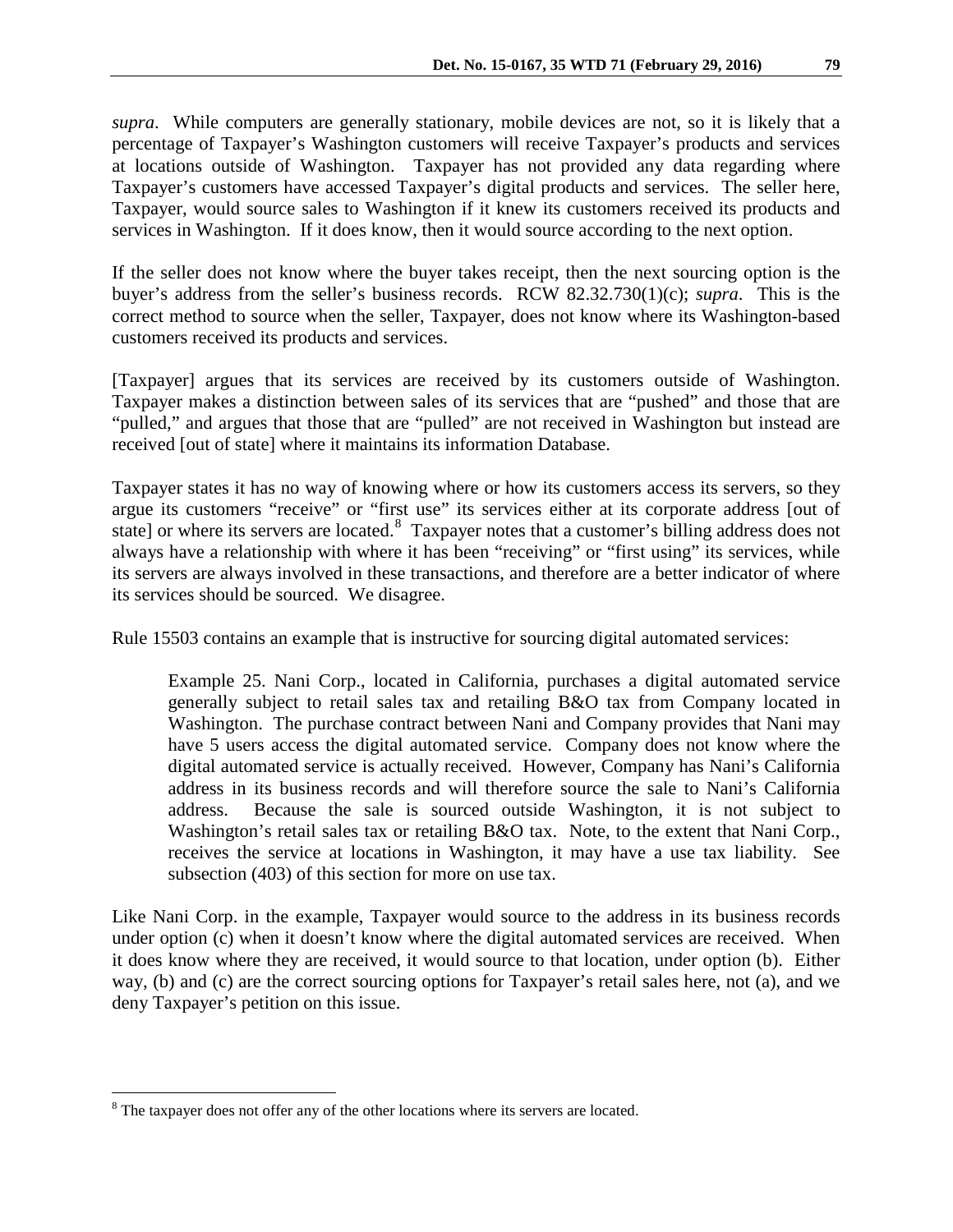### b. Sourcing wholesale sales of digital automated services

RCW 82.04.257 gives the B&O tax rates for the retail and wholesale sales of digital automated services, and discusses when sales of digital automated services are subject to B&O tax. [Subsection] (3) states:

. . . a person is considered to be engaging within this state in the business of making sales of . . . digital automated services . . . if the person makes sales of . . . digital automated services . . . and the sales are sourced to this state under RCW 82.32.730 for sales tax purposes or would have been sourced to this state under RCW 82.32.730 if the sale had been taxable under chapter 82.08 RCW

As mentioned above, "[s]ale at wholesale" or "wholesale sale" means "[a]ny sale, which is not a retail sale, of digital goods, digital codes, or digital automated services." RCW 82.04.060(1)(h); Rule 15503(502). Taxpayer has made wholesale sales of digital automated services, which would have been retail sales were they not resold. These sales "would have been sourced to this state under RCW 82.32.730" if they were not resold, and are thus subject to wholesaling B&O tax. This leads us to the same conclusion as in the immediately preceding section, that RCW  $82.32.730(1)(b)$  & (c) are the correct sourcing options, not (a). Accordingly, we deny Taxpayer's petition on this issue.

# c. Rule 103 and ETA 3107

Taxpayer acknowledges SSUTA changed the sourcing regime in Washington. However, Taxpayer notes that Rule 103 was not updated to reflect the law change. Taxpayer says it considered this conflict in determining how to source sales to Washington after July 1, 2008, and concluded it would continue to source based on Rule 103 instead of the new controlling statute, RCW 82.32.730. It argues that if it were to source based on SSUTA and RCW 82.32.730, Rule 103 would be meaningless.

In an analogous situation, the Department considered the effect of a separate section of SSUTA in relation to the Department's historical, not-then-updated rule regarding medical devices, WAC 458-20-18801 ("Rule 18801"). In Det. No. 13-0388, 33 WTD 419 (2014), the taxpayer argued that Rule 18801 applied regardless of the more recently enacted statute that came into effect because of SSUTA. We held that "Rule 18801 cannot be an independent basis for exempting the sales at issue when there is no statutory basis to do so."<sup>[9](#page-9-0)</sup> Similarly here, Rule 103 cannot be an independent basis for determining sourcing when there is no statutory basis to do so. Although Rule 103 has remained unaltered since 1982, its statutory authority regarding the sourcing of retail services as defined in RCW 82.04.050 was revoked when RCW 82.32.730 was enacted. Therefore, Taxpayer is not entitled to source credit bureau services according to this rule or rely on it under RCW  $82.32A.020(2)$ , <sup>[10](#page-9-1)</sup> and we must deny Taxpayer's petition on this issue.

<span id="page-9-0"></span> <sup>9</sup> With a footnote to see *Coast Pac. Trading, Inc. v. Dep't of Revenue*, 105 Wn.2d 912, 917 (1986) (the Department cannot contradict a substantive legislative enactment by administrative regulation).

<span id="page-9-1"></span><sup>&</sup>lt;sup>10</sup> Under RCW 82.32A.020(2), taxpayers of the state of Washington have the "right to rely on specific, official written advice and written tax reporting instructions from the department of revenue to that taxpayer, and to have